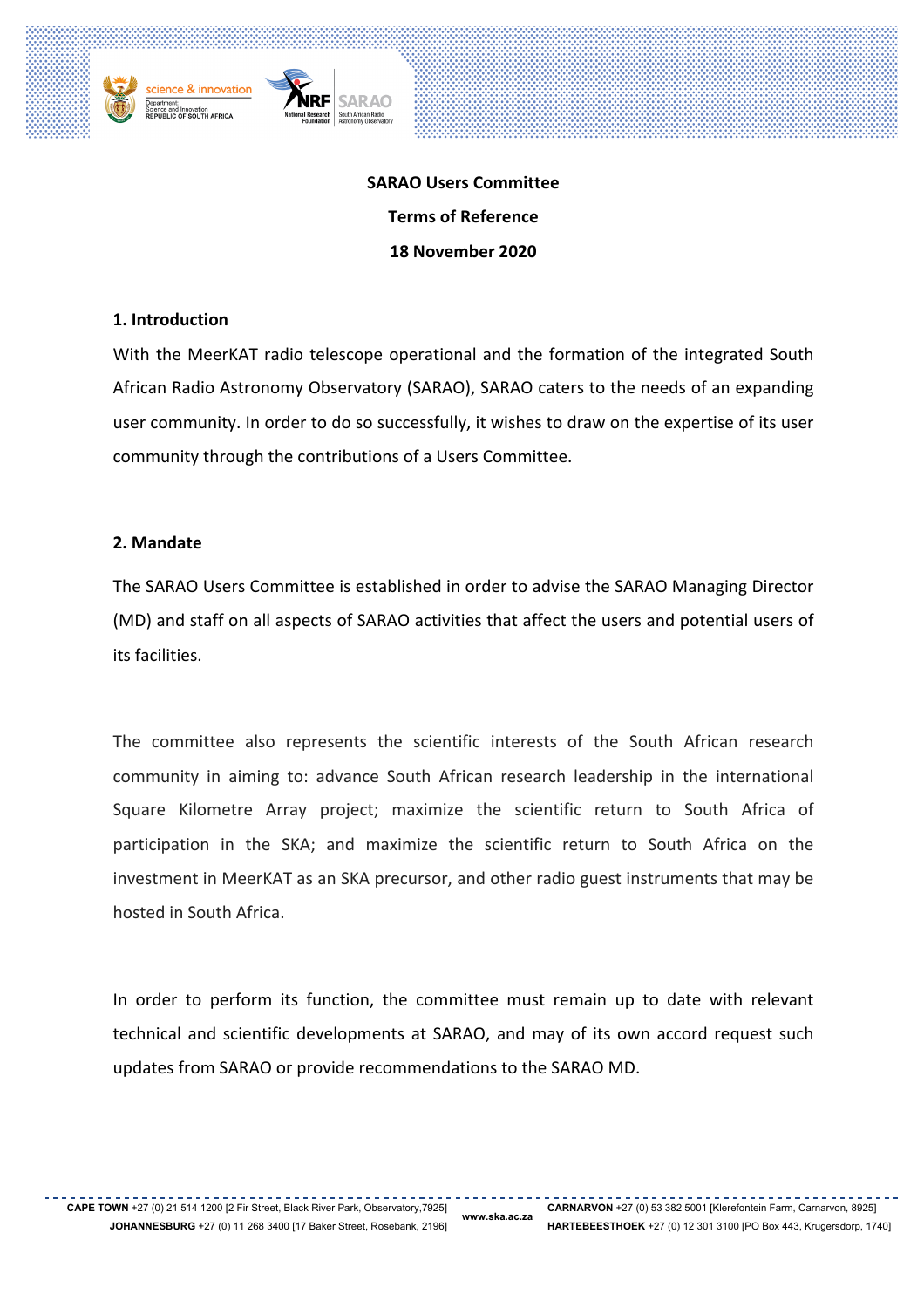The SARAO MD may also ask the committee for advice regarding any scientific or technical activity at SARAO.

## **3. Membership**

- 1. There shall be at least five non-SARAO members of the committee. The SARAO Chief Scientist and Chief Technologist are ex-officio members of the committee.
- 2. All members, including the Chair, shall be appointed by the SARAO MD.
- 3. Members shall be selected primarily based on scientific expertise and experience, aiming to have a broad representation of the relevant science areas and user communities.
- 4. Notwithstanding 3.3, due consideration shall be given to cultural and gender diversity and to institutional and regional distribution. However, members are appointed in their personal capacity and do not represent specific institutions or regions.
- 5. The standard appointment is for a two-year term.
- 6. Members may be reappointed to subsequent terms.
- 7. Members of the committee serve without remuneration, but shall receive reimbursement of necessary travel expenses.

#### **4. Governance and Operations**

- 1. The committee will meet at least twice yearly.
- 2. The committee will establish its internal procedures (e.g., deciding on what constitutes a quorum for particular discussions).
- 3. Committee members will canvas their particular science communities prior to meetings to determine items of interest to the SARAO user community.
- 4. At least once yearly, SARAO will give presentations to the committee on issues that affect the SARAO user community. The agenda for this meeting will be agreed between the Chair and the SARAO MD.
- 5. The Chair will be responsible for organizing and conducting the meetings of the committee, and for preparing its reports and recommendations.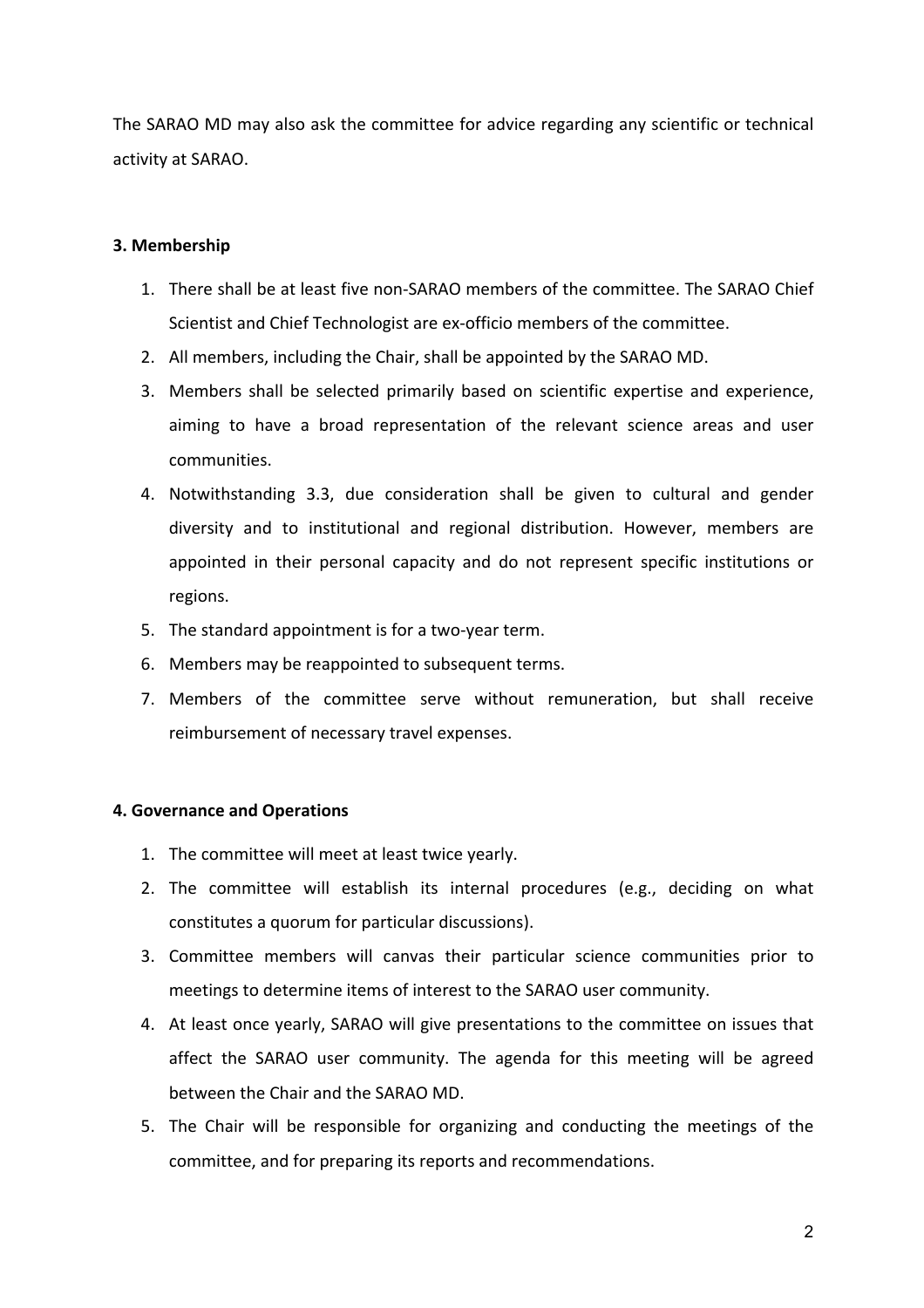- 6. The committee will maintain written minutes of its meetings, clearly noting its recommendations.
- 7. The committee will provide written reports to the SARAO MD.
- 8. The SARAO MD will respond to the reports and recommendations of the committee.
- 9. SARAO staff will assist in organizing the logistics of the committee's meetings and recording their minutes.

Rob Adam

nt